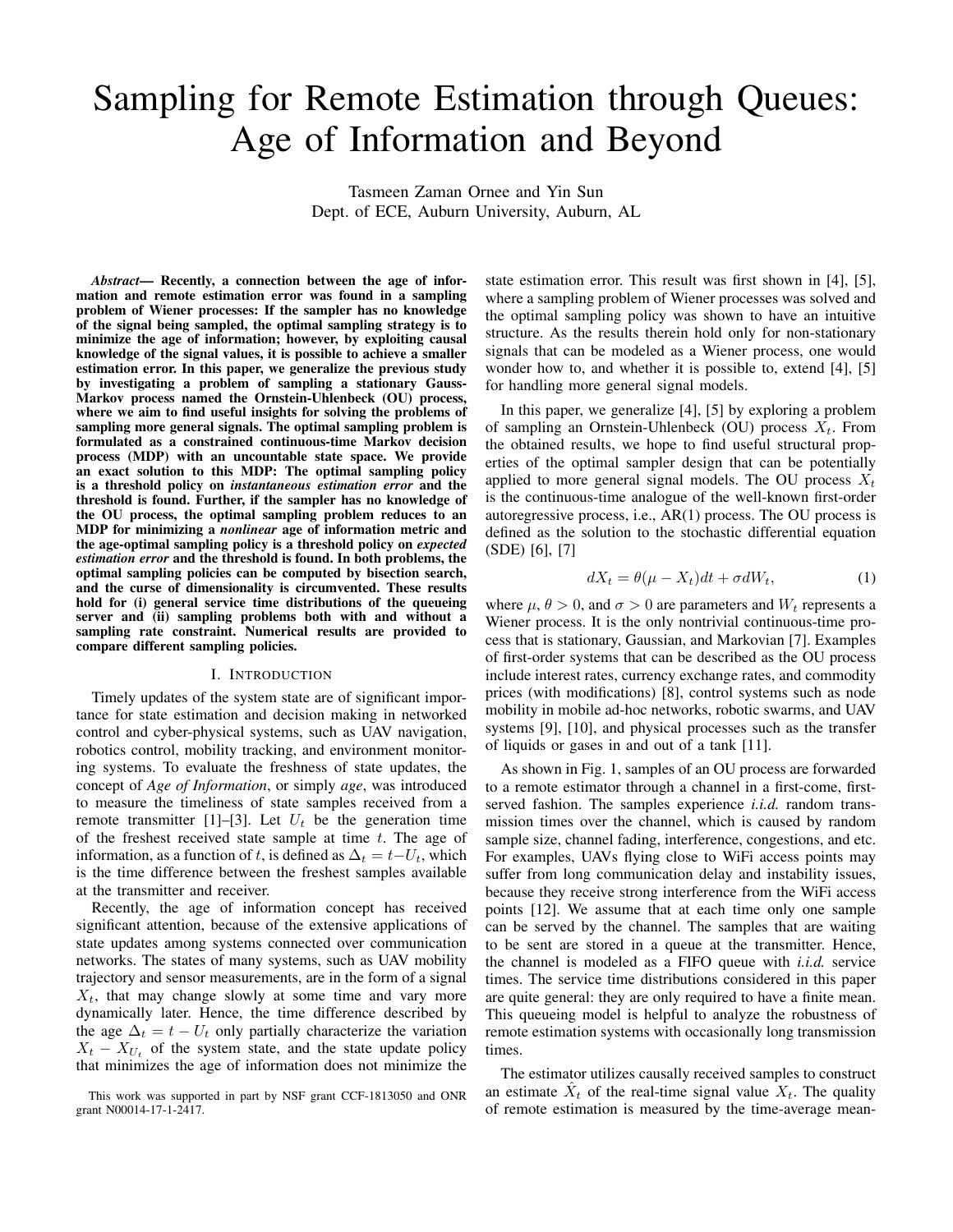

Fig. 1: System model.

squared estimation error, i.e.,

$$
\mathsf{mse} = \limsup_{T \to \infty} \frac{1}{T} \mathbb{E} \left[ \int_0^T (X_t - \hat{X}_t)^2 dt \right]. \tag{2}
$$

Our goal is to find the optimal causal sampling policy that minimizes mse by choosing the sampling times subject to a maximum sampling rate constraint. In practice, the cost (e.g., energy, CPU cycle, storage) for state updates increases with the average sampling rate. Hence, we are striking to find the optimum tradeoff between estimation error and update cost. In addition, the unconstrained problem will also be solved. The contributions of this paper are summarized as follows:

- The optimal sampling problem for minimize the mse under a sampling rate constraint is formulated as a constrained continuous-time Markov decision process (MDP) with an uncountable state space. Because of the curse of dimensionality, such problems are often lack of low-complexity solutions that are arbitrarily accurate. However, we were able to solve this MDP exactly: The optimal sampling policy is proven to be a threshold policy on *instantaneous* estimation error, where the threshold is a non-linear function  $v(\beta)$  of a parameter  $\beta$ . The value of  $\beta$  is equal to the summation of the optimal objective value of the MDP and the optimal Lagrangian dual variable associated to the sampling rate constraint. If there is no sampling rate constraint, the Lagrangian dual variable is zero and hence  $\beta$  is exactly the optimal objective value. Among the technical tools developed to prove this result is a free boundary method [13], [14] for finding the optimal stopping time of the OU process.
- The optimal sampler design of Wiener process in [4], [5] is a limiting case of the above result. By comparing the optimal sampling policies of OU process and Wiener process, we find that the threshold function  $v(\beta)$  changes according to the signal model, where the parameter  $\beta$  is determined in the same way for both signal models.
- Further, we consider a class of signal-ignorant sampling policies, where the sampling times are determined without using knowledge of the observed OU process. The optimal signal-ignorant sampling problem is equivalent to an MDP for minimizing the time-average of a nonlinear age function  $p(\Delta_t)$ , which has been solved recently in [15]. The age-optimal sampling policy is a threshold policy on *expected* estimation error, where the threshold function is simply  $v(\beta) = \beta$  and the parameter  $\beta$  is determined in the same way as above.
- The above results hold for (i) general service time distributions with a finite mean and (ii) sampling problems both with and without a sampling rate constraint. Numerical results suggest that the optimal sampling policy

is better than zero-wait sampling and the classic uniform sampling.

One interesting observation from these results is that the threshold function  $v(\beta)$  varies with respect to the signal model and sampling problem, but the parameter  $\beta$  is determined in the same way.

## *A. Related Work*

The results in this paper are tightly related to recent studies on the age of information  $\Delta_t$ , e.g., [1], [15]–[32], which does not have a signal model. The average age and average peak age have been analyzed for various queueing systems in, e.g., [1], [19], [21], [22]. The optimality of the Last-Come, First-Served (LCFS) policy, or more generally the Last-Generated, First-Served (LGFS) policy, was established for various queueing system models in [25]–[29]. Optimal sampling policies for minimizing non-linear age functions were developed in [15]– [17], [20]. Age-optimal transmission scheduling of wireless networks were investigated in, e.g., [23], [24], [30]–[34].

On the other hand, this paper is also a contribution to the area of remote estimation, e.g., [11], [35]–[40], by adding a queue between the sampler and estimator. In [36], [38], optimal sampling of Wiener processes was studied, where the transmission time from the sampler to the estimator is zero. Optimal sampling of OU processes was also considered in [36], which is solved by discretizing time and using dynamic programming to solve the discrete-time optimal stopping problems. However, our optimal sampler of OU processes is obtained analytically. Remote estimation over several different channel models was recently studied in, e.g., [39], [40]. In [11], [35]–[40], the optimal sampling policies were proven to be threshold policies. Because of the queueing model, our optimal sampling policy has a different structure from those in [11], [35]–[40]. Specifically, in our optimal sampling policy, sampling is suspended when the server is busy and is reactivated once the server becomes idle. The optimal sampling policy for Wiener processes in [4], [5] is a limiting case of ours.

#### II. MODEL AND FORMULATION

#### *A. System Model*

We consider the remote estimation system illustrated in Fig. 1, where an observer takes samples from an OU process  $X_t$  and forwards the samples to an estimator through a communication channel. The channel is modeled as a singleserver FIFO queue with *i.i.d.* service times. The system starts to operate at time  $t = 0$ . The *i*-th sample is generated at time  $S_i$  and is delivered to the estimator at time  $D_i$  with a service time  $Y_i$ , which satisfy  $S_i \leq S_{i+1}, S_i + Y_i \leq D_i$ ,  $D_i + Y_{i+1} \leq D_{i+1}$ , and  $0 \lt \mathbb{E}[Y_i] \lt \infty$  for all i. Each sample packet  $(S_i, X_{S_i})$  contains the sampling time  $S_i$  and the sample value  $X_{S_i}$ . Let  $U_t = \max\{S_i : D_i \leq t\}$  be the sampling time of the latest received sample at time t. The *age of information*, or simply *age*, at time t is defined as [1]

$$
\Delta_t = t - U_t = t - \max\{S_i : D_i \le t\},\tag{3}
$$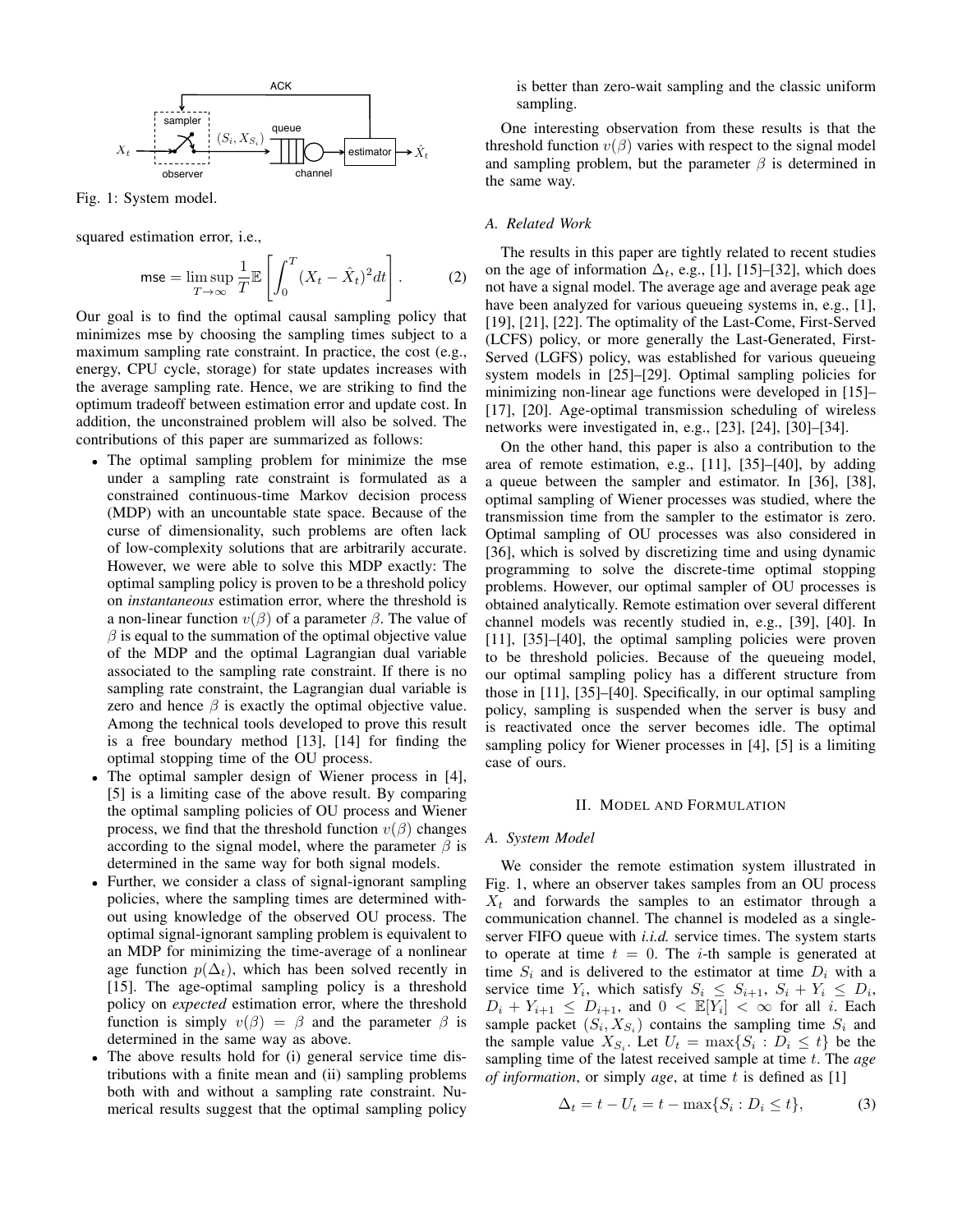

Fig. 2: Evolution of the age  $\Delta_t$  over time.

which is shown in Fig. 2. Because  $D_i \leq D_{i+1}$ ,  $\Delta_t$  can be also expressed as

$$
\Delta_t = t - S_i, \text{ if } t \in [D_i, D_{i+1}), \ i = 0, 1, 2, \dots \tag{4}
$$

The initial state of the system is assumed to satisfy  $S_0 = 0$ ,  $D_0 = Y_0$ ,  $X_0$  and  $\Delta_0$  are finite constants. The parameters  $\mu$ ,  $θ$ , and  $σ$  in (1) are known at both the sampler and estimator.

Let  $I_t \in \{0,1\}$  represent the idle/busy state of the server at time  $t$ . We assume that whenever a sample is delivered, an acknowledgement is sent back to the sampler with zero delay. By this, the idle/busy state  $I_t$  of the server is known at the sampler. Therefore, the information that is available at the sampler at time t can be expressed as  $\{X_s, I_s : 0 \le s \le t\}.$ 

# *B. Sampling Policies*

In causal sampling policies, each sampling time  $S_i$  is chosen by using the up-to-date information available at the sampler. To characterize this statement precisely, let us define the  $\sigma$ fields

$$
\mathcal{N}_t = \sigma(X_s, I_s : 0 \le s \le t), \ \mathcal{N}_t^+ = \cap_{s > t} \mathcal{N}_s. \tag{5}
$$

Hence,  $\{N_t^+, t \geq 0\}$  is a *filtration* (i.e., a non-decreasing and right-continuous family of  $\sigma$ -fields) of the information available at the sampler. Each sampling time  $S_i$  is a *stopping time* with respect to the filtration  $\{N_t^+, t \ge 0\}$  such that

$$
\{S_i \le t\} \in \mathcal{N}_t^+, \ \forall t \ge 0. \tag{6}
$$

Let  $\pi = (S_1, S_2, ...)$  represent a sampling policy and  $\Pi$ represent the set of *causal* sampling policies that satisfy two conditions: (i) Each sampling policy  $\pi \in \Pi$  satisfies (6) for all *i*. (ii) The sequence of inter-sampling times  ${T_i = S_{i+1}}$  $S_i, i = 0, 1, \ldots\}$  forms a *regenerative process* [41, Section 6.1]: There exists an increasing sequence  $0 \leq k_1 < k_2 < \ldots$ of almost surely finite random integers such that the post- $k_j$ process  $\{T_{k_j+i}, i=0,1,\ldots\}$  has the same distribution as the post- $k_0$  process  $\{T_{k_0+i}, i=0,1,\ldots\}$  and is independent of the pre- $k_j$  process  $\{T_i, i = 0, 1, \ldots, k_j - 1\}$ ; further, we assume that  $\mathbb{E}[k_{j+1} - k_j] < \infty$ ,  $\mathbb{E}[S_{k_1}] < \infty$ , and  $0 < \mathbb{E}[S_{k_{j+1}} [S_{k_j}] < \infty, \ j = 1, 2, \ldots^1$ 

<sup>1</sup>We will optimize  $\limsup_{T\to\infty} \mathbb{E}[\int_0^T (X_t - \hat{X}_t)^2 dt]/T$ , but operationally a nicer criterion is  $\limsup_{i\to\infty} \mathbb{E}[\int_0^{D_i} (X_t - \hat{X}_t)^2 dt] / \mathbb{E}[D_i]$ . These criteria are corresponding to two definitions of "average cost per unit time" that are widely used in the literature of semi-Markov decision processes. These two criteria are equivalent, if  $\{T_1, T_2, \ldots\}$  is a regenerative process, or more generally, if  $\{T_1, T_2, \ldots\}$  has only one ergodic class. If not condition is imposed, however, they are different. The interested readers are referred to [42]–[46] for more discussions.

From this, we can obtain that  $S_i$  is finite almost surely for all i. We assume that the OU process  $\{X_t, t \geq 0\}$  and the service times  $\{Y_i, i = 1, 2, \dots\}$  are mutually independent, and do not change according to the sampling policy.

A sampling policy  $\pi \in \Pi$  is said to be *signal-ignorant* (*signal-aware*), if  $\pi$  is (not necessarily) independent of  $\{X_t, t \geq 0\}$ . Let  $\Pi_{\text{signal-ignorant}} \subset \Pi$  denote the set of signalignorant sampling policies, defined as

 $\Pi_{\text{signal-ignorant}} = {\pi \in \Pi : \pi \text{ is independent of } \{X_t, t \geq 0\}}$ .(7)

#### *C. MMSE Estimator*

According to (6),  $S_i$  is a finite stopping time. By using [47, Eq. (3)] and the strong Markov property of the OU process [13, Eq. (4.3.27)],  $X_t$  is expressed as

$$
X_t = X_{S_i} e^{-\theta(t - S_i)} + \mu \left[ 1 - e^{-\theta(t - S_i)} \right] + \frac{\sigma}{\sqrt{2\theta}} e^{-\theta(t - S_i)} W_{e^{2\theta(t - S_i)} - 1}, \text{ if } t \in [S_i, \infty). \tag{8}
$$

At any time  $t \geq 0$ , the estimator uses causally received samples to construct an estimate  $\hat{X}_t$  of the real-time signal value  $X_t$ . The information available to the estimator consists of two parts: (i)  $M_t = \{ (S_i, X_{S_i}, D_i) : D_i \leq t \}$ , which contains the sampling time  $S_i$ , sample value  $X_{S_i}$ , and delivery time  $D_i$  of the samples that have been delivered by time t and (ii) the fact that no sample has been received after the last delivery time  $\max\{D_i : D_i \leq t\}$ . Similar to [5], [36], [48], we assume that the estimator neglects the second part of information.<sup>2</sup> Then, as shown in our technical report [49], the minimum mean square error (MMSE) estimator is

$$
\hat{X}_t = \mathbb{E}[X_t | M_t] = X_{S_i} e^{-\theta(t - S_i)} + \mu \left[ 1 - e^{-\theta(t - S_i)} \right],
$$
  
if  $t \in [D_i, D_{i+1}), i = 0, 1, 2, ...$  (9)

## *D. Problem Formulation*

The goal of this paper is to find the optimal sampling policy that minimizes the mean-squared estimation error subject to an average sampling-rate constraint, which is formulated as the following problem:

$$
\mathsf{mse}_{\mathsf{opt}} = \min_{\pi \in \Pi} \limsup_{T \to \infty} \frac{1}{T} \mathbb{E} \left[ \int_0^T (X_t - \hat{X}_t)^2 dt \right] \tag{10}
$$

$$
\text{s.t. } \liminf_{n \to \infty} \frac{1}{n} \mathbb{E} \left[ \sum_{i=1}^{n} (S_{i+1} - S_i) \right] \ge \frac{1}{f_{\text{max}}}, \tag{11}
$$

where mse<sub>opt</sub> is the optimum value of (10) and  $f_{\text{max}}$  is the maximum allowed sampling rate. When  $f_{\text{max}} = \infty$ , this problem becomes an unconstrained problem.

# III. MAIN RESULT

## *A. Signal-aware Sampling*

Problem (10) is a constrained continuous-time MDP with a continuous state space. However, we found an exact solution to this problem. To present this solution, let us consider an

 $2$ In [11], [35]–[40], it was shown that when the sampler and estimator are jointly optimized, the MMSE estimator has the same expression no matter with or without the second part of information. We will consider the joint optimization of the sampler and estimator in our future work.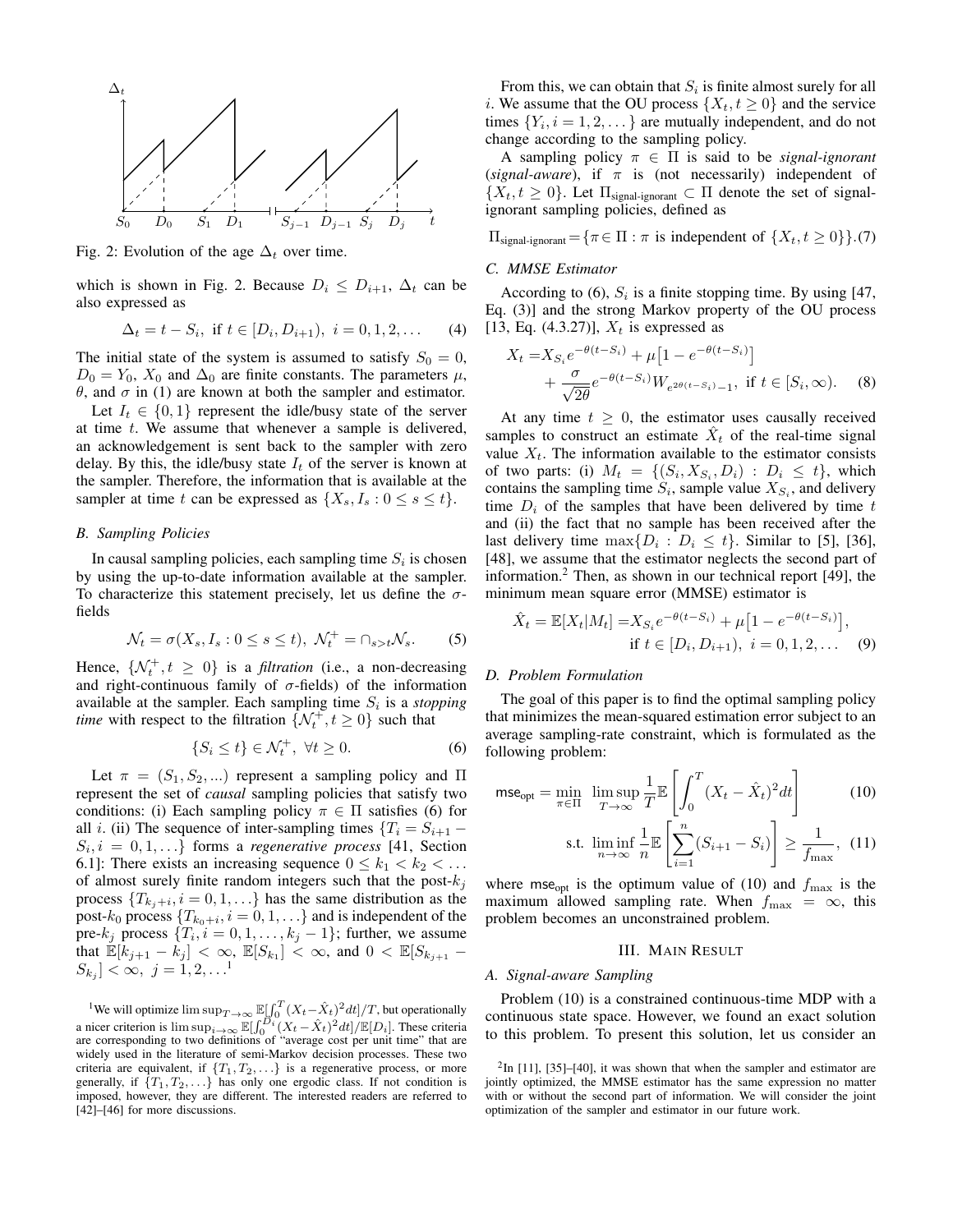# Algorithm 1 Bisection method for solving (19)

**given**  $l = \text{mse}_{Y_i}$ ,  $u = \text{mse}_{\infty}$ , tolerance  $\epsilon > 0$ . repeat  $\beta := (l + u)/2.$  $o := \beta - \frac{\mathbb{E}\left[\int_{D_i(\beta)}^{D_{i+1}(\beta)} (X_t - \hat{X}_t)^2 dt\right]}{\mathbb{E}[D_{i+1}(\beta) - D_i(\beta)]}$  $\frac{\mathbb{E}[D_{i+1}(\beta)-D_i(\beta)]}{\mathbb{E}[D_{i+1}(\beta)-D_i(\beta)]}.$ if  $o \geq 0$ ,  $u := \beta$ ; else,  $l := \beta$ . until  $u - l \leq ε$ . return  $\beta$ .

OU process  $O_t$  with initial state  $O_t = 0$  and parameter  $\mu = 0$ . According to (8),  $O_t$  can be expressed as

$$
O_t = \frac{\sigma}{\sqrt{2\theta}} e^{-\theta t} W_{e^{2\theta t} - 1}.
$$
 (12)

Define

$$
\text{mse}_{Y_i} = \mathbb{E}[O_{Y_i}^2] = \frac{\sigma^2}{2\theta} \mathbb{E}[1 - e^{-2\theta Y_i}], \tag{13}
$$

$$
\mathsf{mse}_{\infty} = \mathbb{E}[O_{\infty}^2] = \frac{\sigma^2}{2\theta}.
$$
 (14)

In the sequel, we will see that mse $Y_i$  and mse<sub> $\infty$ </sub> are the lower and upper bounds of mse<sub>opt</sub>, respectively. We will also need to use the function $3$ 

$$
G(x) = \frac{e^{x^2}}{x} \int_0^x e^{-t^2} dt = \frac{e^{x^2}}{x} \frac{\sqrt{\pi}}{2} \operatorname{erf}(x), \ x \in [0, \infty), \tag{15}
$$

where  $erf(\cdot)$  is the error function, defined as

$$
\text{erf}(x) = \frac{2}{\sqrt{\pi}} \int_0^x e^{-t^2} dt. \tag{16}
$$

**Theorem 1.** If the  $Y_i$ 's are i.i.d. with  $0 < \mathbb{E}[Y_i] < \infty$ , then  $(S_1(\beta), S_2(\beta), ...)$  with a parameter  $\beta$  *is an optimal solution to* (10)*, where*

$$
S_{i+1}(\beta) = \inf \left\{ t \ge D_i(\beta) : \left| X_t - \hat{X}_t \right| \ge v(\beta) \right\},\qquad(17)
$$

 $D_i(\beta) = S_i(\beta) + Y_i$ ,  $v(\beta)$  *is defined by* 

$$
v(\beta) = \frac{\sigma}{\sqrt{\theta}} G^{-1} \left( \frac{\text{mse}_{\infty} - \text{mse}_{Y_i}}{\text{mse}_{\infty} - \beta} \right),\tag{18}
$$

 $G^{-1}(\cdot)$  *is the inverse function of*  $G(\cdot)$  *in* (15)*. The value of*  $\beta \geq 0$  *is determined in two cases:*  $\beta$  *is the root of* 

$$
\beta = \frac{\mathbb{E}\left[\int_{D_i(\beta)}^{D_{i+1}(\beta)} (X_t - \hat{X}_t)^2 dt\right]}{\mathbb{E}[D_{i+1}(\beta) - D_i(\beta)]},
$$
\n(19)

*if the root of* (19) *satisfies*

$$
\mathbb{E}[D_{i+1}(\beta) - D_i(\beta)] > 1/f_{\text{max}};
$$
\n(20)

*otherwise,* β *is the root of*

$$
\mathbb{E}[D_{i+1}(\beta) - D_i(\beta)] = 1/f_{\text{max}}.\tag{21}
$$

<sup>3</sup>If  $x = 0$ ,  $G(x)$  is defined as its right limit  $G(0) = \lim_{x\to 0^+} G(x) = 1$ .

# Algorithm 2 Bisection method for solving (21)

**given**  $l = \text{mse}_{Y_i}$ ,  $u = \text{mse}_{\infty}$ , tolerance  $\epsilon > 0$ . repeat  $\beta := (l + u)/2.$  $o := \mathbb{E}[D_{i+1}(\beta) - D_i(\beta)].$ if  $o \geq 1/f_{\text{max}}$ ,  $u := \beta$ ; else,  $l := \beta$ . until  $u - l$  ≤  $\epsilon$ . return  $\beta$ .

*The optimal objective value to* (10) *is then given by*

$$
\text{mse}_{\text{opt}} = \frac{\mathbb{E}\left[\int_{D_i(\beta)}^{D_{i+1}(\beta)} (X_t - \hat{X}_t)^2 dt\right]}{\mathbb{E}[D_{i+1}(\beta) - D_i(\beta)]}.
$$
 (22)

The proof of Theorem 1 is explained in Section IV. Due to space limitation, most proofs are relegated to our technical report [49], unless specified otherwise. The optimal sampling policy in Theorem 1 has a nice structure. Specifically, the  $(i + 1)$ -th sample is taken at the earliest time t satisfying two conditions: (i) The  $i$ -th sample has already been delivered by time t, i.e.,  $t \ge D_i(\beta)$ , and (ii) the estimation error  $|X_t - \hat{X}_t|$ is no smaller than a pre-determined threshold  $v(\beta)$ , where  $v(\cdot)$  is a non-linear function defined in (18). In [49], we have obtained

**Lemma 1.** *In Theorem 1, it holds that* mse $Y_i \leq$  mse<sub>opt</sub>  $\leq \beta \leq$  $mse_{\infty}$ .

By Lemma 1,  $\frac{mse_{\infty}-mse_{Y_i}}{mse_{\infty}-\beta} \geq 1$ . Further, it is not hard to show that  $G(x)$  is strictly increasing on  $[0, \infty)$  and  $G(0) = 1$ . Hence, the inverse function  $G^{-1}(\cdot)$  and the threshold  $v(\beta)$  are properly defined and  $v(\beta) \geq 0$ . We note that the service time distribution affects the optimal sampling policy in (17) and (18) through mse<sub>Y<sub>i</sub></sub> and  $\beta$ .

The calculation of  $\beta$  falls into two cases: In one case,  $\beta$ can be computed by solving (19) via the bisection search method in Algorithm 1. For this case to occur, the sampling rate constraint (11) needs to be inactive at the  $\beta$  obtained in Algorithm 1. Because  $D_i(\beta) = S_i(\beta) + Y_i$ , we can obtain  $\mathbb{E}[D_{i+1}(\beta) - D_i(\beta)] = \mathbb{E}[S_{i+1}(\beta) - S_i(\beta)]$  and hence (20) holds when the sampling rate constraint (11) is inactive. In the other case,  $\beta$  is selected to satisfy the sampling rate constraint (11) with equality, which is implemented by using another bisection method in Algorithm 2. The upper and lower bounds for bisection search in Algorithms 1-2 are chosen based on Lemma 1.

If  $f_{\text{max}} = \infty$ , because  $\mathbb{E}[D_{i+1}(\beta) - D_i(\beta)] \geq \mathbb{E}[Y_i] > 0$ , (20) is always satisfied and only the first case can happen. By comparing (19) and (22), it follows immediately that

Lemma 2. *If the sampling rate constraint is removed, i.e.,*  $f_{\text{max}} = \infty$ *, then*  $\beta = \text{mse}_{\text{opt}}$ *.* 

The calculation of the expectations in Algorithms 1-2 can be greatly simplified by using the following lemma, which is obtained in [49] by using Dynkin's formula [14, Theorem 7.4.1] and the optional stopping theorem.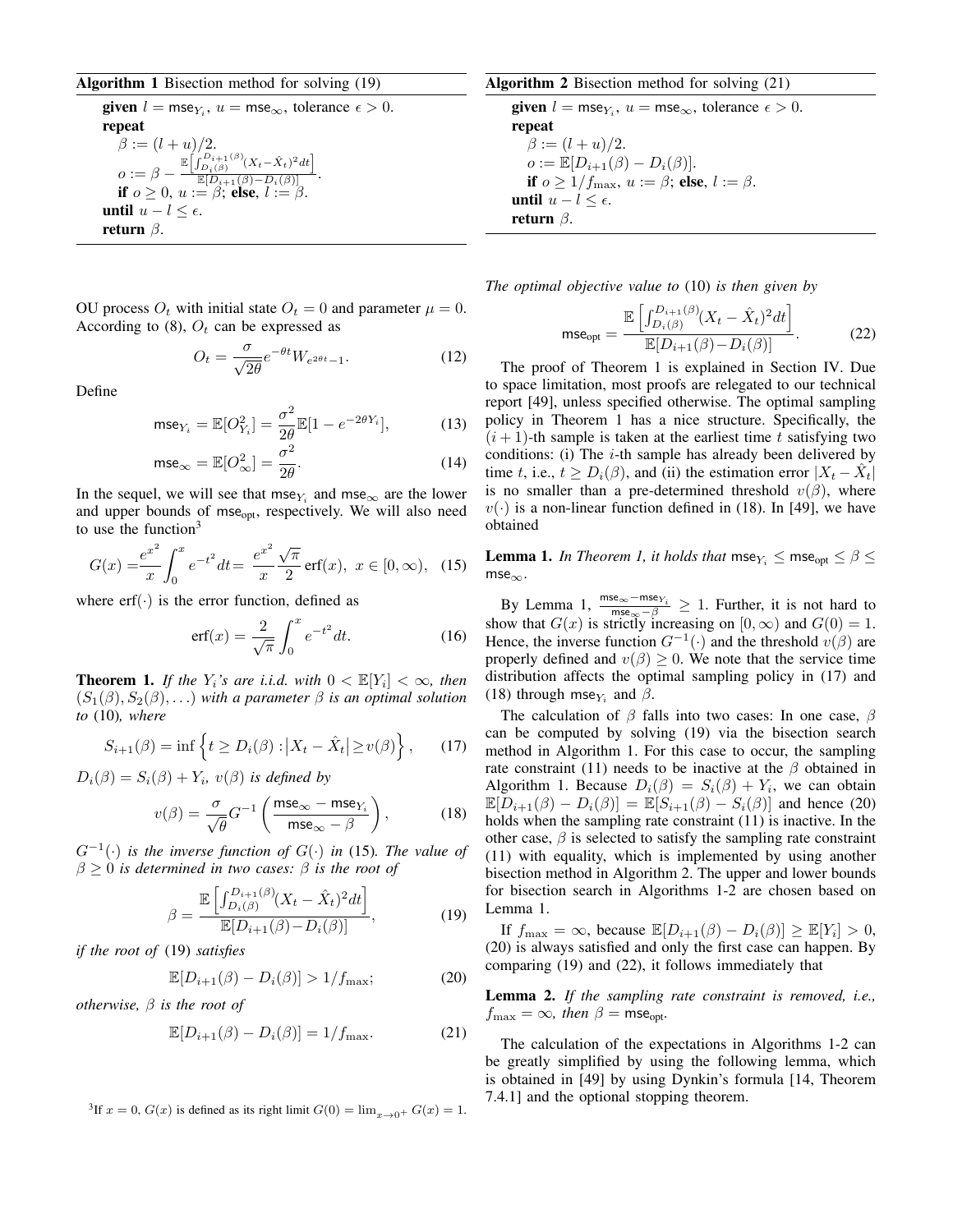# Lemma 3. *In Theorem 1, it holds that*

$$
\mathbb{E}[D_{i+1}(\beta) - D_i(\beta)]
$$
\n
$$
= \mathbb{E}[\max\{R_1(v(\beta)) - R_1(O_{Y_i})\}, 0] + \mathbb{E}[Y_i],
$$
\n
$$
\mathbb{E}\left[\int_{D_i(\beta)}^{D_{i+1}(\beta)} (X_t - \hat{X}_t)^2 dt\right]
$$
\n
$$
= \mathbb{E}[\max\{R_2(v(\beta)) - R_2(O_{Y_i})\}, 0]
$$
\n
$$
+ \text{mse}_{\infty}[\mathbb{E}(Y_i) - \gamma] + \mathbb{E}[\max\{v^2(\beta), O_{Y_i}^2\}] \gamma,
$$
\n(24)

*where*

$$
\gamma = \frac{1}{2\theta} \mathbb{E}[1 - e^{-2\theta Y_i}],\tag{25}
$$

$$
R_1(v) = \frac{v^2}{\sigma^2} {}_2F_2\left(1, 1; \frac{3}{2}, 2; \frac{\theta}{\sigma^2} v^2\right),\tag{26}
$$

$$
R_2(v) = -\frac{v^2}{2\theta} + \frac{v^2}{2\theta} {}_2F_2\left(1, 1; \frac{3}{2}, 2; \frac{\theta}{\sigma^2} v^2\right), \quad (27)
$$

*and*  ${}_2F_2$  *is the generalized hypergeometric function [50].* 

Because the  $Y_i$ 's are *i.i.d.*, the expectations in Lemma 3 are functions of  $\beta$  and are irrelevant of i. One can improve the accuracy of the solution in Algorithms 1-2 by (i) reducing the tolerance  $\epsilon$  and (ii) increasing the number of Monte Carlo realizations for computing the expectations. Such a lowcomplexity solution for solving a constrained continuous-time MDP with a continuous state space is rare.

*1) Sampling of Wiener Processes:* In the limiting case that  $\sigma = 1$  and  $\theta \rightarrow 0$ , the OU process  $X_t$  in (1) becomes a Wiener process  $X_t = W_t$ . In this case, the MMSE estimator in (9) is given by

$$
\hat{X}_t = W_{S_i}, \text{ if } t \in [D_i, D_{i+1}). \tag{28}
$$

As shown in [49],  $v(\cdot)$  defined by (18) tends to

$$
v(\beta) = \sqrt{3(\beta - \mathbb{E}[Y_i])}.
$$
 (29)

**Theorem 2.** *If*  $\sigma = 1$ ,  $\theta \rightarrow 0$ , and the  $Y_i$ 's are i.i.d. with  $0 < \mathbb{E}[Y_i] < \infty$ , then  $(S_1(\beta), S_2(\beta), ...)$  with a parameter  $\beta$ *is an optimal solution to* (10)*, where*

$$
S_{i+1}(\beta) = \inf \left\{ t \ge D_i(\beta) : \left| X_t - \hat{X}_t \right| \ge \sqrt{3(\beta - \mathbb{E}[Y_i])} \right\},\tag{30}
$$

 $D_i(\beta) = S_i(\beta) + Y_i$ . The value of  $\beta \geq 0$  is determined in two *cases:* β *is the root of*

$$
\beta = \frac{\mathbb{E}\left[\int_{D_i(\beta)}^{D_{i+1}(\beta)} (X_t - \hat{X}_t)^2 dt\right]}{\mathbb{E}[D_{i+1}(\beta) - D_i(\beta)]},
$$
\n(31)

*if the root of* (31) *satisfies*  $\mathbb{E}[D_{i+1}(\beta) - D_i(\beta)] > 1/f_{\text{max}}$ ; *otherwise,*  $\beta$  *is the root of*  $\mathbb{E}[D_{i+1}(\beta) - D_i(\beta)] = 1/f_{\text{max}}$ . *The optimal objective value to* (10) *is given by*

$$
\text{mse}_{\text{opt}} = \frac{\mathbb{E}\left[\int_{D_i(\beta)}^{D_{i+1}(\beta)} (X_t - \hat{X}_t)^2 dt\right]}{\mathbb{E}[D_{i+1}(\beta) - D_i(\beta)]}.
$$
(32)

Theorem 2 is an alternative form of Theorem 1 in [4], [5]. The benefit of the new expression in (30)-(32) is that they allows to character  $\beta$  based on the optimal objective value mse<sub>opt</sub> and the sampling rate constraint  $(11)$ , in the same way as in Theorem 1, which appears to be more fundamental than the expression in [4], [5].

# *B. Signal-ignorant Sampling*

In signal-ignorant sampling policies, the sampling times  $S_i$ are determined based only on the service times  $Y_i$ , but not on the observed OU process  $\{X_t, t \geq 0\}.$ 

**Lemma 4.** *If*  $\pi \in \Pi_{signal\text{-}ignorant}$ *, then the mean-squared estimation error of the OU process*  $X_t$  *at time t is* 

$$
\mathbb{E}\left[\left(X_t - \hat{X}_t\right)^2 \middle| \pi, Y_1, Y_2, \dots\right] = \frac{\sigma^2}{2\theta} \left(1 - e^{-2\theta \Delta_t}\right), \quad (33)
$$

*which a strictly increasing function*  $p(\Delta_t)$  *of the age*  $\Delta_t$ *.* 

According to Lemma 4 and Fubini's theorem, for every policy  $\pi \in \Pi_{\text{signal-ignorant}}$ ,

$$
\mathbb{E}\left[\int_0^T (X_t - \hat{X}_t)^2 dt\right] = \mathbb{E}\left[\int_0^T p(\Delta_t) dt\right].
$$
 (34)

Hence, minimizing the mean-squared estimation error among signal-ignorant sampling policies can be formulated as the following MDP for minimizing the expected time-average of the nonlinear age function  $p(\Delta_t)$ :

$$
\mathsf{mse}_{\text{age-opt}} = \inf_{\pi \in \Pi_{\text{signal-ignorant}} \atop n \to \infty} \limsup_{T \to \infty} \frac{1}{T} \mathbb{E} \left[ \int_0^T p(\Delta_t) dt \right] \tag{35}
$$
\n
$$
\text{s.t.} \quad \liminf_{n \to \infty} \frac{1}{n} \mathbb{E} \left[ \sum_{i=1}^n (S_{i+1} - S_i) \right] \ge \frac{1}{f_{\text{max}}} \tag{36}
$$

where mse<sub>age-opt</sub> is the optimal value of (35). By (33),  $p(\Delta_t)$ and mse<sub>age-opt</sub> are bounded. Problem  $(35)$  is one instance of the problems recently solved in Corollary 3 of [15] for general strictly increasing functions  $p(\cdot)$ . From this, a solution to (35) is given by

**Theorem 3.** If the  $Y_i$ 's are i.i.d. with  $0 < \mathbb{E}[Y_i] < \infty$ , then  $(S_1(\beta), S_2(\beta), ...)$  *with a parameter*  $\beta$  *is an optimal solution to* (35)*, where*

$$
S_{i+1}(\beta) = \inf \left\{ t \ge D_i(\beta) : \mathbb{E}[(X_{t+Y_{i+1}} - \hat{X}_{t+Y_{i+1}})^2] \ge \beta \right\},\tag{37}
$$

 $D_i(\beta) = S_i(\beta) + Y_i$ . The value of  $\beta \geq 0$  is determined in two *cases:* β *is the root of*

$$
\beta = \frac{\mathbb{E}\left[\int_{D_i(\beta)}^{D_{i+1}(\beta)} (X_t - \hat{X}_t)^2 dt\right]}{\mathbb{E}[D_{i+1}(\beta) - D_i(\beta)]},
$$
\n(38)

*if the root of* (38) *satisfies*  $\mathbb{E}[D_{i+1}(\beta) - D_i(\beta)] > 1/f_{\text{max}}$ ; *otherwise,*  $\beta$  *is the root of*  $\mathbb{E}[D_{i+1}(\beta) - D_i(\beta)] = 1/f_{\text{max}}$ . *The optimal objective value to* (35) *is given by*

$$
\text{mse}_{\text{age-opt}} = \frac{\mathbb{E}\left[\int_{D_i(\beta)}^{D_{i+1}(\beta)} (X_t - \hat{X}_t)^2 dt\right]}{\mathbb{E}[D_{i+1}(\beta) - D_i(\beta)]}.
$$
(39)

Because  $\Pi_{signal-ignorant} \subset \Pi$ , it follows immediately that  $mse_{opt} \leq mse_{age-opt}$ .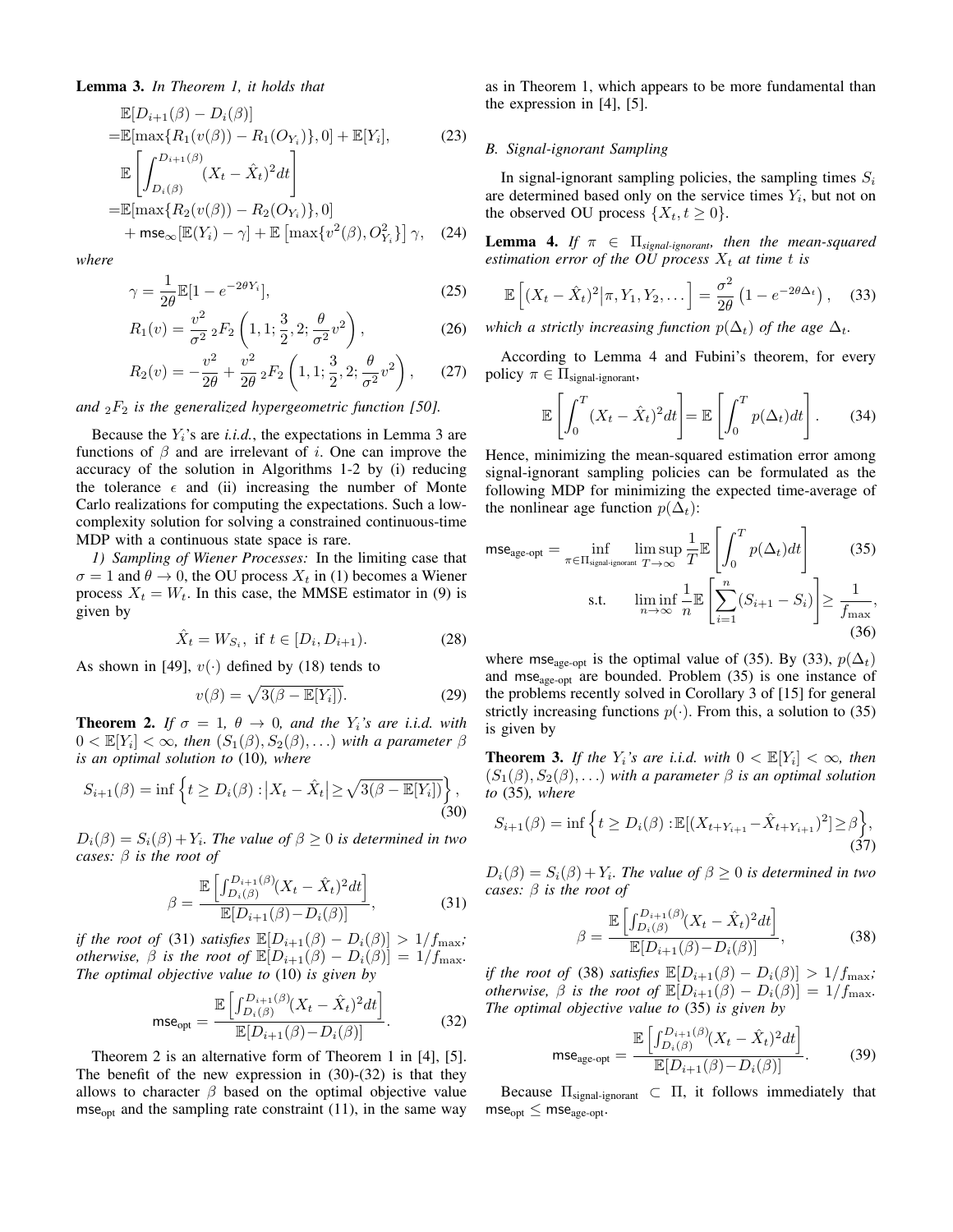# *C. Discussions of the Results*

The difference among Theorems 1-3 is only in the expressions (17), (30), (37) of threshold policies. In signalaware sampling policies (17) and (30), the sampling time is determined by the *instantaneous* estimation error  $\left| \vec{X}_t - \hat{X}_t \right|$ and the threshold function  $v(\cdot)$  is determined by the specific signal model. In the signal-ignorant sampling policy (37), the sampling time is determined by the *expected* estimation error  $\mathbb{E}[(\overline{X}_{t+Y_{i+1}} - \hat{X}_{t+Y_{i+1}})^2]$  at time  $t + Y_{i+1}$ . We note that if  $t = S_{i+1}(\beta)$ , then  $t + Y_{i+1} = S_{i+1}(\beta) + Y_{i+1} = D_{i+1}(\beta)$ is the delivery time of the new sample. Hence, (37) requires that the expected estimation error upon the delivery of the new sample is no less than  $\beta$ . The parameter  $\beta$  in Theorems 1-3 is determined by the optimal objective value and the sampling rate constraint in the same manner. Later on in (42) and in our technical report [49], we have shown that  $\beta$  is exactly equal to the summation of the optimal objective value of the MDP and the optimal Lagrangian dual variable associated to the sampling rate constraint. Finally, it is worth noting that Theorems 1-3 hold for all distributions of the service times  $Y_i$  satisfying  $0 < \mathbb{E}[Y_i] < \infty$ , and for both constrained and unconstrained sampling problems.

# IV. A KEY PROOF STEP OF THEOREM 1: OPTIMAL PER-SAMPLE STOPPING RULE

We prove Theorem 1 in four steps: (i) We first show that sampling should be suspended when the server is busy, which can be used to simplify (10). (ii) We use an extended Dinkelbach's method [51] and Lagrangian duality method to decompose the simplified problem into a series of mutually independent per-sample MDP. (iii) We utilize the free boundary method in the optimal stopping theory [13] to solve the per-sample MDPs analytically. (iv) Finally, we use a geometric multiplier method [52] to show that the duality gap is zero. The above proof framework is an extension to that used in [4], [5], [15]. Due to space limitation, we present the most challenging part of the proof in this section, which is step (iii) on finding the analytical solution of the per-sample MDP. The other steps are provided in our technical report [49].

Let us consider an OU process  $V_t$  with initial state  $V_0 = v$ and parameter  $\mu = 0$ . Define the  $\sigma$ -fields  $\mathcal{F}_t^V = \sigma(V_s : s \in$ [0, t]),  $\mathcal{F}_t^{V+} = \bigcap_{r>t} \mathcal{F}_r^V$ , and the filtration  $\{\mathcal{F}_t^{V+}, t \geq 0\}$ associated to  $\{V_t, t \geq 0\}$ . Define  $\mathfrak{M}_V$  as the set of integrable stopping times of  $\{V_t, t \in [0, \infty)\}\)$ , i.e.,

$$
\mathfrak{M}_V = \{ \tau \ge 0 : \{ \tau \le t \} \in \mathcal{F}_t^{V+}, \mathbb{E}[\tau] < \infty \}. \tag{40}
$$

In step (iii), our goal is to solve the following optimal stopping problem for any given initial state  $v \in \mathbb{R}$ 

$$
\sup_{\tau \in \mathfrak{M}_V} \mathbb{E}_v \left[ -\gamma V_\tau^2 - \int_0^\tau (V_s^2 - \beta) ds \right],\tag{41}
$$

where  $\mathbb{E}_{v}[\cdot]$  is the conditional expectation for given initial state  $V_0 = v, \gamma \ge 0$  is given in (25), and  $\beta \ge 0$  is given by

$$
\beta = \mathsf{mse}_{\text{opt}} + \lambda,\tag{42}
$$

In order to solve (41), we first find a candidate solution to (41) by solving a free boundary problem; then we prove that the free boundary solution is indeed the value function of (41): where the supremum is taken over all stopping times  $\tau$  of  $V_t$ .

*1) A candidate solution to* (41)*:* Now, we show how to solve (41). The general optimal stopping theory in Chapter I of [13] tells us that the following guess of the stopping time should be optimal for Problem (41):

$$
\tau_* = \inf\{t \ge 0 : |V_t| \ge v_*\},\tag{43}
$$

where  $v_* \geq 0$  is the optimal stopping threshold to be found. Observe that in this guess, the continuation region  $(-v_*, v_*)$ is assumed symmetric around zero since the OU process is symmetric, i.e., the process  $\{-V_t, t \geq 0\}$  is also an OU process started at  $-v$ . Similarly, we may also argue that the value function should be even.

According to [13, Chapter 8], and [14, Chapter 10], the value function and the optimal stopping threshold  $v_*$  should satisfy the following free boundary problem:

$$
\frac{\sigma^2}{2}H''(v) - \theta v H'(v) = v^2 - \beta, \quad v \in (-v_*, v_*), \quad (44)
$$

$$
H(\pm v_*) = -\gamma v_*^2,\tag{45}
$$

$$
H'(\pm v_*) = \mp 2\gamma v_*.\tag{46}
$$

In [49], we use the integrating factor method [53, Sec. I.5] to find the general solution to (44) given by

$$
H(v) = -\frac{v^2}{2\theta} + \left(\frac{1}{2\theta} - \frac{\beta}{\sigma^2}\right) {}_2F_2\left(1, 1; \frac{3}{2}, 2; \frac{\theta}{\sigma^2}v^2\right)v^2
$$

$$
+ C_1 \text{erf}_1\left(\frac{\sqrt{\theta}}{\sigma}v\right) + C_2, \qquad v \in (-v_*, v_*), \quad (47)
$$

where  $C_1$  and  $C_2$  are constants to be found for satisfying  $(45)-(46)$ , and erfi $(x)$  is the imaginary error function, i.e.,

$$
\operatorname{erfi}(x) = \frac{2}{\sqrt{\pi}} \int_0^x e^{t^2} dt. \tag{48}
$$

Because  $H(v)$  should be even,  $C_1 = 0$ . In order to satisfy the boundary condition (45),  $C_2$  is chosen as

$$
C_2 = \frac{1}{2\theta} \mathbb{E} \left( e^{-2\theta Y_i} \right) v_*^2 + \left( \frac{1}{2\theta} - \frac{\beta}{\sigma^2} \right) _2 F_2 \left( 1, 1; \frac{3}{2}, 2; \frac{\theta}{\sigma^2} v_*^2 \right) v_*^2,
$$

where we have used (25). By this, we obtain the expression of  $H(v)$  in the continuation region ( $-v_*, v_*$ ). In the stopping region  $|v| \ge v_*$ , the stopping time in (43) is  $\tau_* = 0$  since  $|V_0| = |v| \ge v_*$ . Hence, if  $|v| \ge v_*$ , the objective value achieved by the sampling time (43) is

$$
\mathbb{E}_v \left[ -\gamma v^2 - \int_0^0 (V_s^2 - \beta) ds \right] = -\gamma v^2.
$$

By this, we obtain a candidate of the value function for (41):

$$
H(v) = \begin{cases} -\frac{v^2}{2\theta} + \left(\frac{1}{2\theta} - \frac{\beta}{\sigma^2}\right) {}_{2}F_2\left(1, 1; \frac{3}{2}, 2; \frac{\theta}{\sigma^2} v^2\right) v^2 + C_2, & \text{if } |v| < v_*,\\ -\gamma v^2, & \text{if } |v| \ge v_*.\\ (49) \end{cases}
$$

Next, we find  $v_*$ . By taking the gradient of  $H(v)$ , we get

$$
H'(v) = -\frac{v}{\theta} + \left(\frac{\sigma}{\theta^{\frac{3}{2}}} - \frac{2\beta}{\sigma\sqrt{\theta}}\right) F\left(\frac{\sqrt{\theta}}{\sigma}v\right), \quad v \in (-v_*, v_*),
$$
\n(50)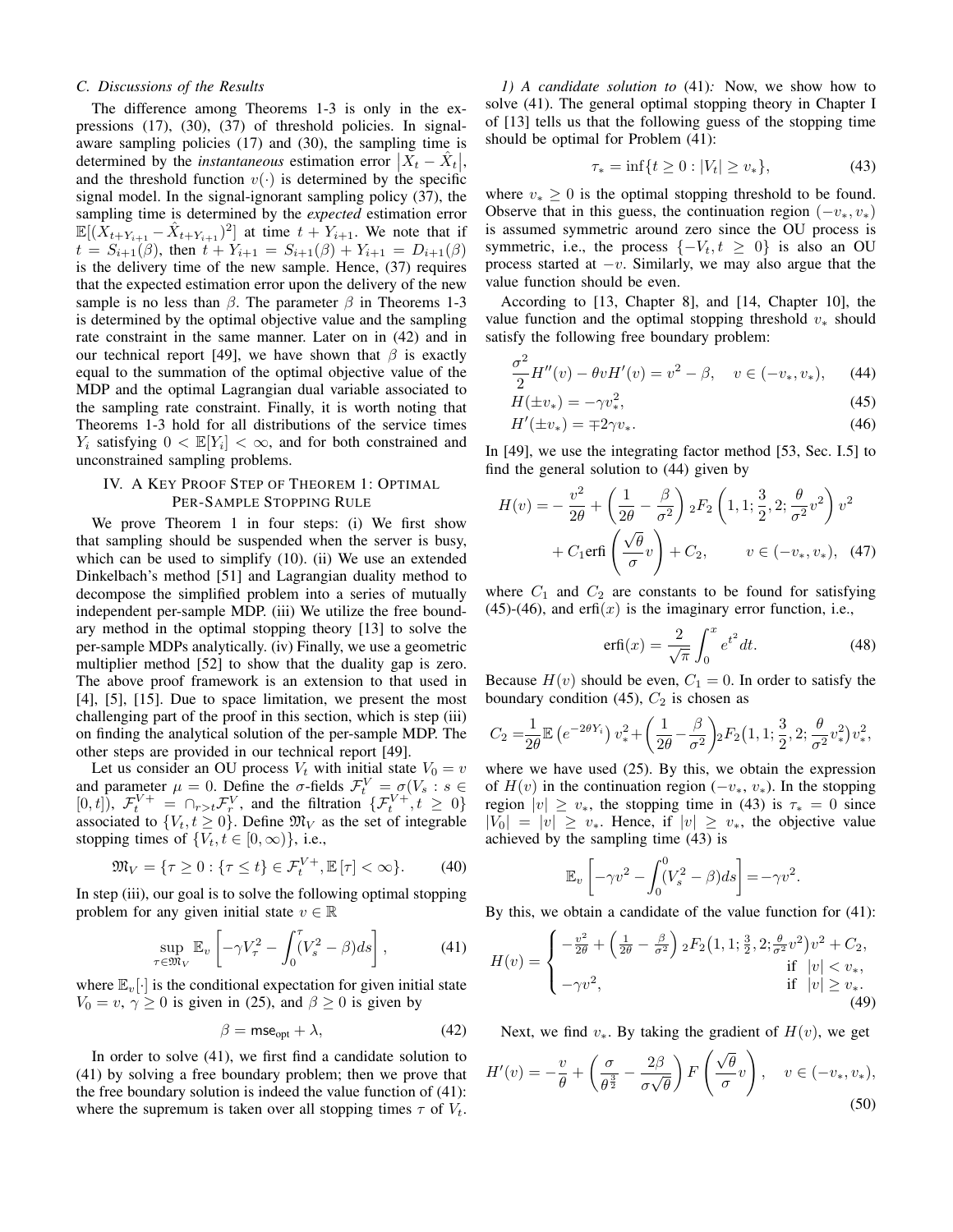where

$$
F(x) = e^{x^2} \int_0^x e^{-t^2} dt.
$$
 (51)

The boundary condition (46) implies that  $v_*$  is the root of

$$
-\frac{v}{\theta} + \left(\frac{\sigma}{\theta^{\frac{3}{2}}} - \frac{2\beta}{\sigma\sqrt{\theta}}\right) F\left(\frac{\sqrt{\theta}}{\sigma}v\right) = -2\gamma v. \tag{52}
$$

Substituting (13), (14), and (25) into (52), yields that  $v_*$  is the root of

$$
(\text{mse}_{\infty} - \beta) G\left(\frac{\sqrt{\theta}}{\sigma}v\right) = \text{mse}_{\infty} - \text{mse}_{Y_i},\tag{53}
$$

where  $G(\cdot)$  is defined in (15). Solving (53), we obtain that  $v_*$  can be expressed as a function  $v(\beta)$  of  $\beta$ , where  $v(\beta)$  is defined by (18). By this, we obtain a candidate solution to (41).

*2) Verification of the optimality of the candidate solution:* Next, we use Itô's formula to verify the above candidate solution is indeed optimal, as stated in the following theorem:

**Theorem 4.** *For all*  $v \in \mathbb{R}$ ,  $H(v)$  *in* (49) *is the value function of the optimal stopping problem* (41)*. The optimal stopping time for solving* (41) *is*  $\tau_*$  *in* (43)*, where*  $v_* = v(\beta)$  *is given by* (18)*.*

In order to prove Theorem 4, we have established the following properties of  $H(v)$ :

**Lemma 5.** 
$$
H(v) = \mathbb{E}_v \big[ -\gamma V_{\tau_*}^2 - \int_0^{\tau_*} (V_s^2 - \beta) ds \big].
$$
\n**Lemma 6.**  $H(v) \ge -\gamma v^2$  for all  $v \in \mathbb{R}$ .

A function  $f(v)$  is said to be *excessive* for the process  $V_t$ if

$$
\mathbb{E}_v f(V_t) \le f(v), \forall t \ge 0, v \in \mathbb{R}.
$$
 (54)

By using Itô's formula in stochastic calculus, we can obtain

**Lemma 7.** *The function*  $H(v)$  *is excessive for the process*  $V_t$ *.* 

The proof of Lemmas 5-7 are given in [49]. Now, we are ready to prove Theorem 4.

*Proof of Theorem 4.* In Lemmas 5-7, we have shown that  $H(v) = \mathbb{E}_v \big[ -\gamma V_{\tau_*}^2 - \int_0^{\tau_*} (V_s^2 - \beta) ds \big], \ H(v) \ge -\gamma v^2, \text{ and}$  $H(v)$  is an excessive function. Moreover, from the proof of Lemma 5, we know that  $\mathbb{E}_{v}[\tau_*] < \infty$  holds for all  $v \in \mathbb{R}$ . Hence,  $\mathbb{P}_{v}(\tau_{*} < \infty) = 1$  for all  $v \in \mathbb{R}$ . These conditions and Theorem 1.11 in [13, Section 1.2] imply that  $\tau_*$  is an optimal stopping time of (41). This completes the proof.  $\Box$ 

#### V. NUMERICAL RESULTS

In this section, we evaluate the estimation error achieved by the following four sampling policies:

- 1. *Uniform sampling*: Periodic sampling with a period given by  $S_{i+1} - S_i = 1/f_{\text{max}}$ .
- 2. *Zero-wait sampling* [1], [20]: The sampling policy given by

$$
S_{i+1} = S_i + Y_i,\tag{55}
$$

which is infeasible when  $f_{\text{max}} < 1/\mathbb{E}[Y_i]$ .



Fig. 3: MSE vs  $f_{\text{max}}$  tradeoff for *i.i.d.* exponential service time with  $\mathbb{E}[Y_i] = 1$ , where the parameters of the OU process are  $\sigma = 1$  and  $\theta = 0.5$ .

- 3. *Age-optimal sampling* [15]: The sampling policy given by Theorem 3.
- 4. *MSE-optimal sampling*: The sampling policy given by Theorem 1.

Let mse<sub>uniform</sub>, mse<sub>zero-wait</sub>, mse<sub>age-opt</sub>, and mse<sub>opt</sub>, be the MSEs of uniform sampling, zero-wait sampling, age-optimal sampling, MSE-optimal sampling, respectively. We can obtain

$$
\mathsf{mse}_{Y_i} \leq \mathsf{mse}_{\mathsf{opt}} \leq \mathsf{mse}_{\mathsf{age}\text{-} \mathsf{opt}} \leq \mathsf{mse}_{\mathsf{uniform}} \leq \mathsf{mse}_{\infty},
$$
  

$$
\mathsf{mse}_{\mathsf{age}\text{-} \mathsf{opt}} \leq \mathsf{mse}_{\mathsf{zero\text{-}wait}} \leq \mathsf{mse}_{\infty}, \tag{56}
$$

whenever zero-wait sampling is feasible, which fit with our numerical results.

Figure 3 illustrates the tradeoff between the MSE and  $f_{\text{max}}$ for *i.i.d.* exponential service times with mean  $\mathbb{E}[Y_i] = 1$ . Because  $\mathbb{E}[\hat{Y}_i] = 1$ , the maximum throughput of the queue is 1. The parameters of the OU process are  $\sigma = 1, \theta = 0.5$ and  $\mu$  can be chosen arbitrarily. The lower bound mse $Y_i$  is 0.5 and the upper bound mse<sub>∞</sub> is 1. In fact, as  $Y_i$  is an exponential random variable with mean 1,  $\frac{\sigma^2}{2\theta}$  $\frac{\sigma^2}{2\theta}(1 - e^{-2\theta Y_i})$  has a uniform distribution on [0, 1]. Hence, it is natural that mse $Y_i = 0.5$ . For small values of  $f_{\text{max}}$ , age-optimal sampling has similarity with uniform sampling, and hence mse<sub>age-opt</sub> and mse<sub>uniform</sub> are of same values. However, as  $f_{\text{max}}$  grows mse<sub>uniform</sub> reaches the upper bound and remains constant for  $f_{\text{max}} \geq 1$ . This is because the queue length of uniform sampling is large at high sampling frequencies. In particular, when  $f_{\text{max}} \geq 1$ , the queue length of uniform sampling is infinite. On the other hand, mse<sub>age-opt</sub> and mse<sub>opt</sub> decrease with respect to  $f_{\text{max}}$ . The reason behind this is that the set of feasible sampling policies satisfying the constraint in (10) and (35) becomes larger as  $f_{\text{max}}$  grows, and hence the optimal values of (10) and (35) are decreasing in  $f_{\text{max}}$ . As we expected, mse<sub>zero-wait</sub> is larger than mse<sub>opt</sub> and mse<sub>age-opt</sub>. Moreover, all of them are between the lower bound and upper bound.

## VI. CONCLUSION

In this paper, we have studied the optimal sampler design for remote estimation of OU processes through queues. We have developed optimal sampling policies that minimize the